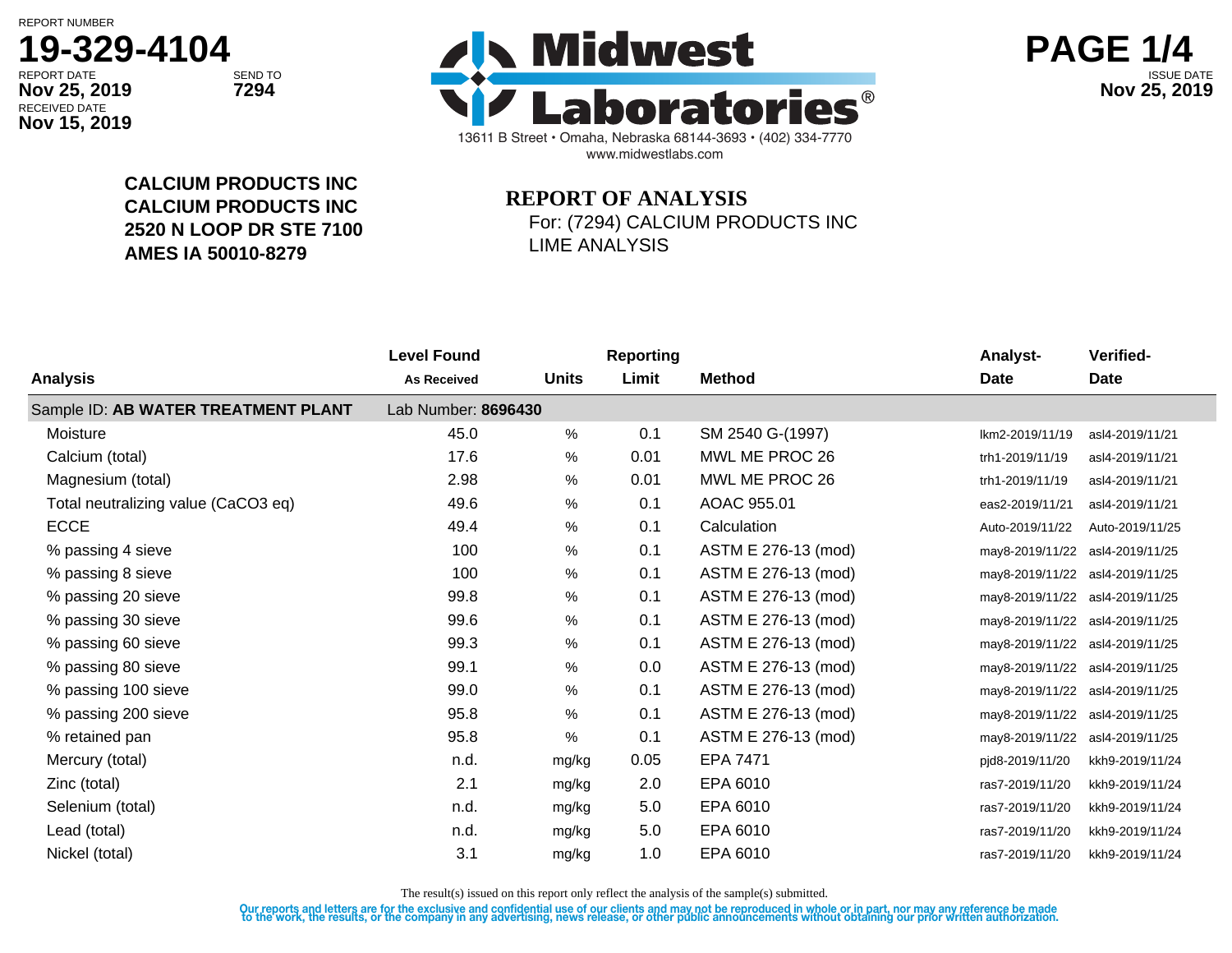# **19-329-4104**

RECEIVED DATE **Nov 15, 2019**





**CALCIUM PRODUCTS INC CALCIUM PRODUCTS INC 2520 N LOOP DR STE 7100 AMES IA 50010-8279**

## **REPORT OF ANALYSIS** For: (7294) CALCIUM PRODUCTS INC LIME ANALYSIS

|                                     | <b>Level Found</b>          | <b>Reporting</b> |       |               | <b>Analyst-</b> | Verified-       |  |
|-------------------------------------|-----------------------------|------------------|-------|---------------|-----------------|-----------------|--|
| <b>Analysis</b>                     | <b>As Received</b>          | <b>Units</b>     | Limit | <b>Method</b> | Date            | Date            |  |
| Sample ID: AB WATER TREATMENT PLANT | Lab Number: 8696430 (con't) |                  |       |               |                 |                 |  |
| Molybdenum (total)                  | n.d.                        | mg/kg            | 1.0   | EPA 6010      | ras7-2019/11/20 | kkh9-2019/11/24 |  |
| Cobalt (total)                      | n.d.                        | mg/kg            | 00. ا | EPA 6010      | ras7-2019/11/20 | kkh9-2019/11/24 |  |
| Cadmium (total)                     | n.d.                        | mg/kg            | 0.50  | EPA 6010      | ras7-2019/11/20 | kkh9-2019/11/24 |  |
| Arsenic (total)                     | n.d.                        | mg/kg            | 5.0   | EPA 6010      | ras7-2019/11/20 | kkh9-2019/11/24 |  |
| Aluminum (total)                    | 1060                        | mg/kg            | 5.0   | EPA 6010      | ery3-2019/11/22 | kkh9-2019/11/24 |  |

Sample(s) was prepared for EPA 6010 analysis by EPA 3050b. All results are reported on an AS RECEIVED basis., n.d. = not detected , ppm = parts per million, ppm = mg/kg

For questions please contact:

Rob Ferris

Account Manager rferris@midwestlabs.com (402)829-9871

The result(s) issued on this report only reflect the analysis of the sample(s) submitted.

Our reports and letters are for the exclusive and confidential use of our clients and may not be reproduced in whole or in part, nor may any reference be made<br>to the work, the results, or the company in any advertising, ne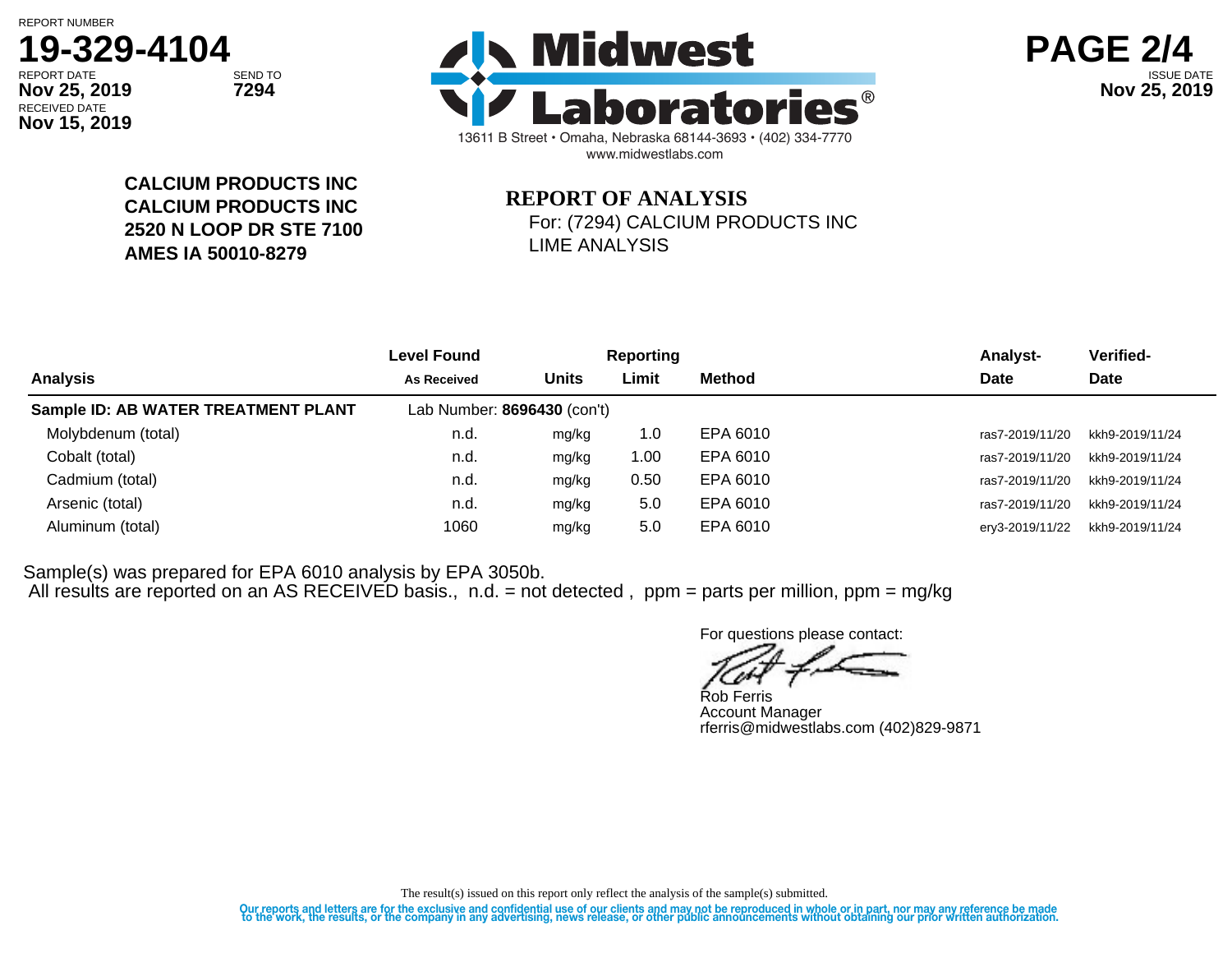**Nov 15, 2019**





**PAGE 3/4**

**CALCIUM PRODUCTS INC CALCIUM PRODUCTS INC 2520 N LOOP DR STE 7100 AMES IA 50010-8279**

## **REPORT OF ANALYSIS** For: (7294) CALCIUM PRODUCTS INC LIME ANALYSIS

## **Detailed Method Description(s)**

#### **SM 2540 G**

Analysis follows MWL WC 060 which is based on SM 2540 G. A sample is weighed placed in a vacuum drying oven to drive off the moisture and re-weighed. The sample is then placed in a muffle furnace at 550°C, cooled, and re-weighed. The residue remaining is the ash and the mass lost is the volatile matter.

#### **ICP Analysis Fertilizers AOAC 985.01 (mod)**

Analysis follows MWL ME 026 which is based on AOAC 985.01. Samples have been prepared using MWL WC 056. Total minerals in fertilizers have been prepared by AOAC 957.02 using mineral acids and heat. Water soluble manganese is prepared by AOAC 972.03 and the other water soluble by AOAC 977.01. Sample analysis involves moving the sample extract into the ICP where it is nebulized and introduced into the high temperature plasma which energizes the electrons of the dissolved minerals/metals. As the energized electrons of the minerals/metals return to ground state, energy is released as light. The emitted wavelength(s) and light intensities are used to identify and quantitate the minerals/metals in the sample

#### **AOAC 955.01**

Analysis follows MWL WC 039 which is based on AOAC 955.01. A sample is treated with an excess of acid and then back-titrated with a known base to a phenolphthalein end point

### **Calculation**

Analytical results are entered into applicable formulas to provide a calculated result which is reported.

#### **Wet Sieve**

Sample analysis follows MWL WC 070 which is based on ASTM E 276. A known mass of a solid is obtained and a pre-determined set of sieves obtained. The sample is placed on the upper most (largest screen size) and the sample washed with water to wash the materials through the sieves. The material retained on the individual sieves is removed and weighed and the percent of the total passing through the sieve is calculated and reported.

The result(s) issued on this report only reflect the analysis of the sample(s) submitted.